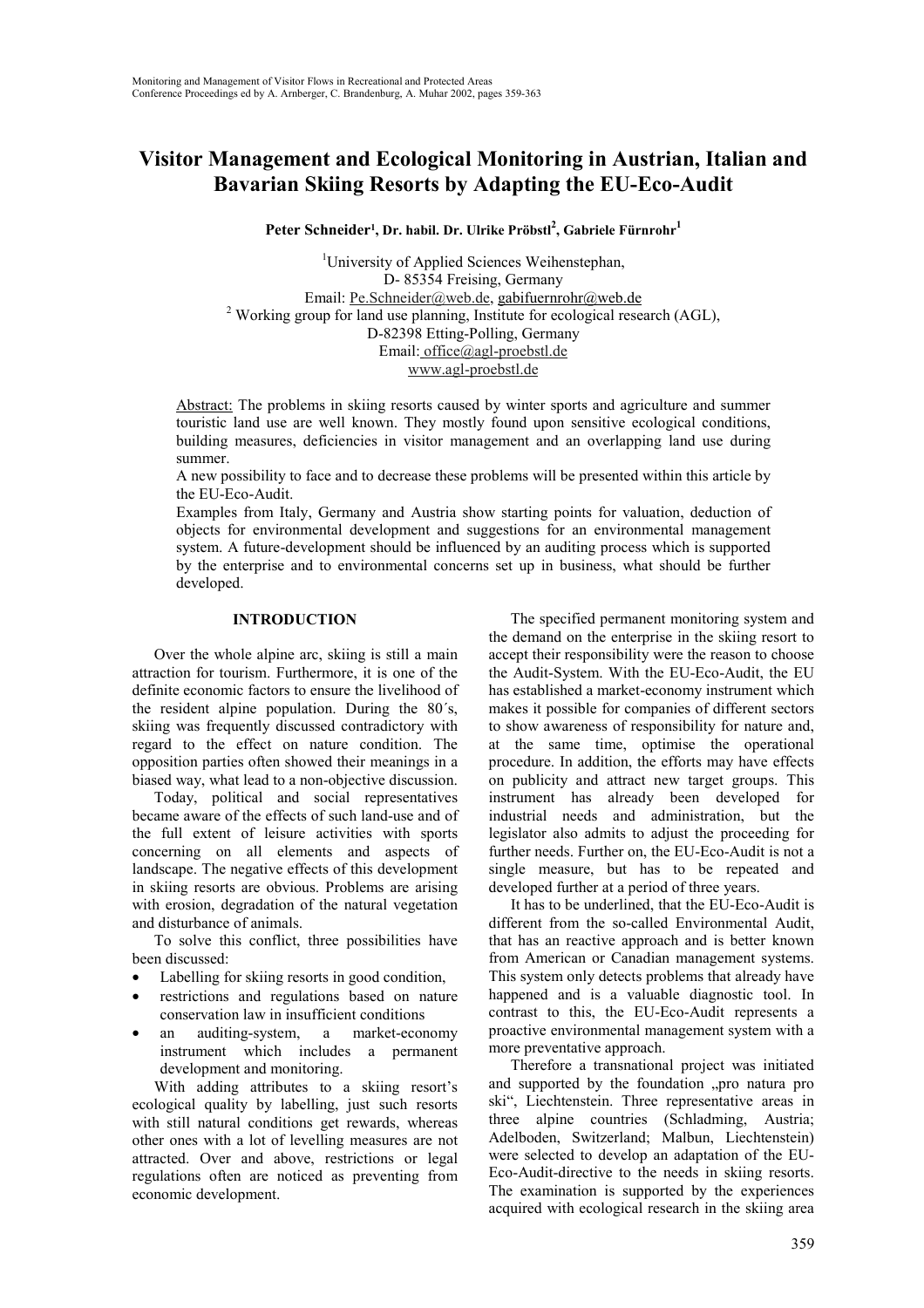of Garmisch-Partenkirchen (Germany). In order to reach out for a broadly applicable manual and to learn about the differing conditions and demands in one of the other alpine countries, Italy, and in protected areas, the University Munich-Weihenstephan supports the examination with an investigation in Orso-Pulpito in Solda, South Tyrol. This last examinated area asks much more for an environmentally sustainable management, because it is located in the Stelvio National Park with the legal mission to develop protected areas, which recently also engages with discussing IUCNcriteria. The EU-Eco-Audit may also point out to the National Park's administrative authorities new strategies of environmentally compatible management of skiing areas and intercede between the enterprise's aims and the demands of nature conservation.

As the research field of juridical, ecologistic and operational Audit already is well known, this study deals with the investigation of the whole area influenced by skiing, with special regard to the ecological revalorisation of the resort.

### **METHODS**

From the methodological point of view, it had to be developed

- the adaptation of the Audit-directive to the needs of application in skiing areas,
- a standardised method for data-collection with suitable inquiry and the structure of a Landscape Information System (LIS) with corresponding database.

Figure 1 shows in the left row the main steps of the Audit process. The right row contains the steps for the application in a skiing resort.

Ski runs are mostly characterised by multiple land-using, such as winter tourism, summer tourism, agriculture, forestry or hunting which overlap each other. In combination with biotic and abiotic factors certain problems may result, which land-users often are not conscious of. Further on, the alpine ecosystem shows a particular sensibility with regard to impacts. In addition, an widespread investigation of skiing areas, which was enforced by order of the Deutsche Skiverband (DSV; German skiing association), delivers clues for the possible contents and focal points of the Audit as well as hints for the demands on the method of data-collection. The mapping out in the skiing areas embraced geology and soils, climatic issues, hydrology, vegetation, fauna, building measures, damages distinguished by causes and land use all the year round (method see PRÖBSTL et al. 1996 und PRÖBSTL 2000). In addition, visitor management and ecological information offers were evaluated.

Based on a geographic information system with different layers special maps can be deduced and intersections created. During the step of intersecting

the land use and natural items by GIS, conflict ranges may be found out, which partly aren't apparent from the first. Depending on the question, in the GIS the kind of query can be adapted individually. Based on these data set, an effective operational management can be designed.

### **SOME SELECTED RESULTS**

With the present article, some selected examples from the number of possibilities should show the facilities of the EU-Eco-Audit-process.

Examples demonstrating

- the influence on winter-active animals due to off-piste skiers,
- the information drawn from the GIS
- the touristic advent in summertime
- show the widespread application of the EU-Eco-Audit especially in view of the possible results for controlling visitor flows in skiing areas.

Subsequently, three examples from the Auditprocess are offered.

## *Example 1*

Apart from the on maintained ski slopes, areas which are passed by off-piste skiers are connected with the skiing resort's enterprise. Off-piste skiers are characterized as skiers who use existing cable railways for ascending, but prefer powdery snow descents in not prepared terrain. Negative effects on the environment can be the consequence when e.g.

- habitats of winter-active animals are disturbed
- trees and coppice, especially young one, are damaged.

If certain distances - crossing habitats - are exceeded, deer or e.g. chamois are put to flight, what leads to an excessive energy consumption. This reaction may cause death, especially when frightened up several times a day.

This seems to be more risky for *Tetraonidae* species, who stay in snowy caves rather the day long, not visible for the skier. Drawing up to much, the cocks are forced to take wing, seldom become victims of ski edges.

Within the scope of the Audit-proceeding, talking with local experts or institute specialist's investigations often brings up knowledge about habitats crossed by off-slope skiers, and such areas can be mapped in this way. The importance of mapping appears in outlines especially at Solda, where rather the whole terrain claimed by skiers is also potential habitat for black cock and white grouse.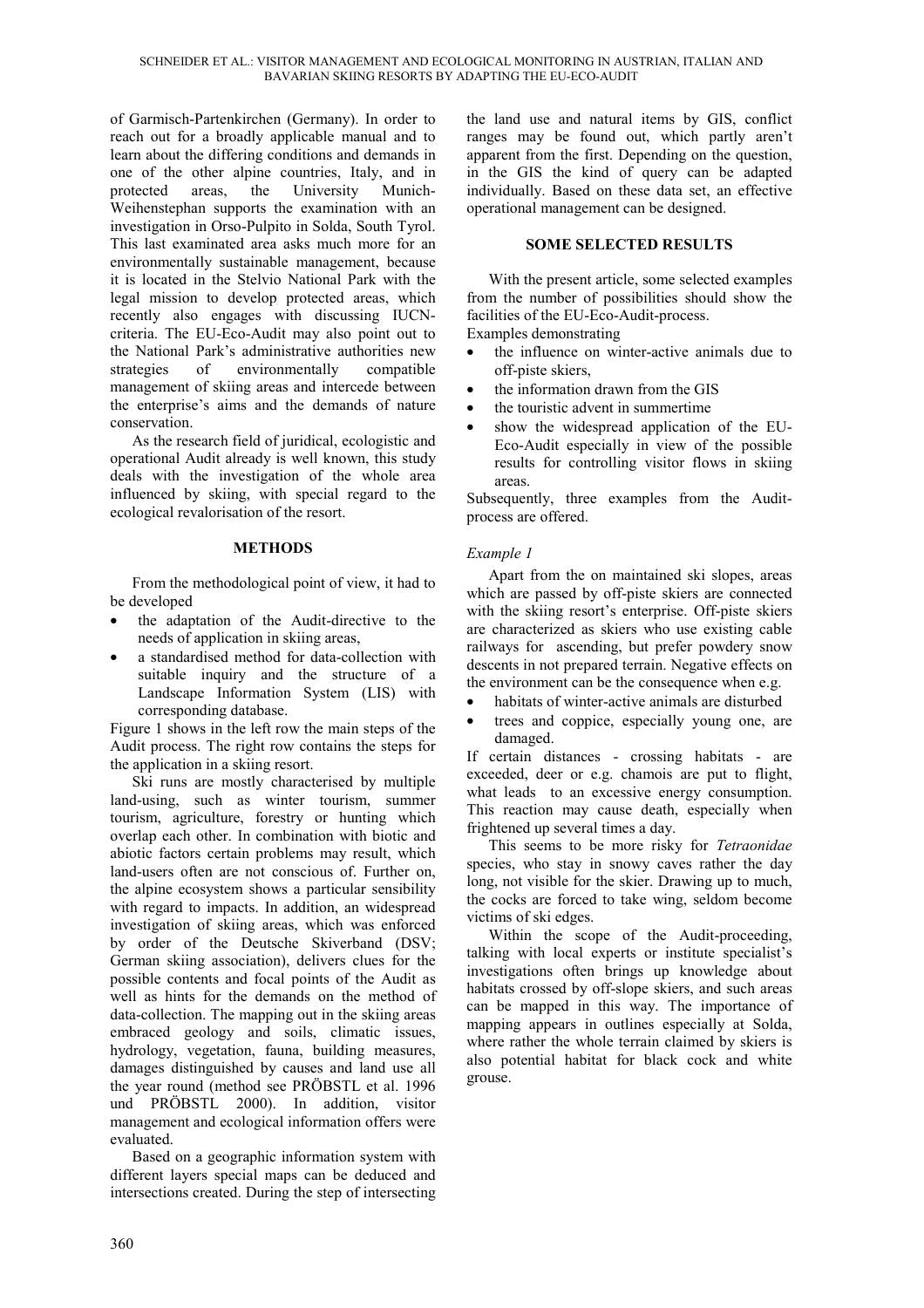

*Figure 2: model for the EU-Eco-Audit in skiing resorts corresponding to the steps of the EU-Eco-Audit (see AMMER, PRÖBSTL 1995)*

Even though located in the Stelvio National Park, habitats of *Tetraonidae* species were not yet officially registered. In addition, the area used by off-slope skiers in proportion to the maintained ski slopes is larger than in other skiing resorts. Beside, also during summer a high level of disturbance is noticed, what lead to a fluctuation of the population to neighbouring habitats. The National Park starts engaging with managing visitor flows in the lower valleys and at Solda could take into account indepth managing for sensitive areas. By mapping off-slope routes used periodically as well as temporarily, it can be ascertained which - even potential - habitats are avoided caused by frequent disturbance. The GIS allows to intersect habitats with other disturbing sources like e.g. the application of technically produced snow.

What concerns the impairment of trees, it's especially up to higher mountain regions that stressfactors sum up: drainage by frost, chilling, lack of water above snow surface, endangering by fungus like Herpotrichia spec. or Chrysomyxa spec. under the snow, locally grazing. Furthermore, the young trees are burdened with mechanical thrust and injury by off-piste skiers. If forests fulfil tasks like avalanche- or soil-protection, a diminution of the resistance and the protecting tasks can not be excluded.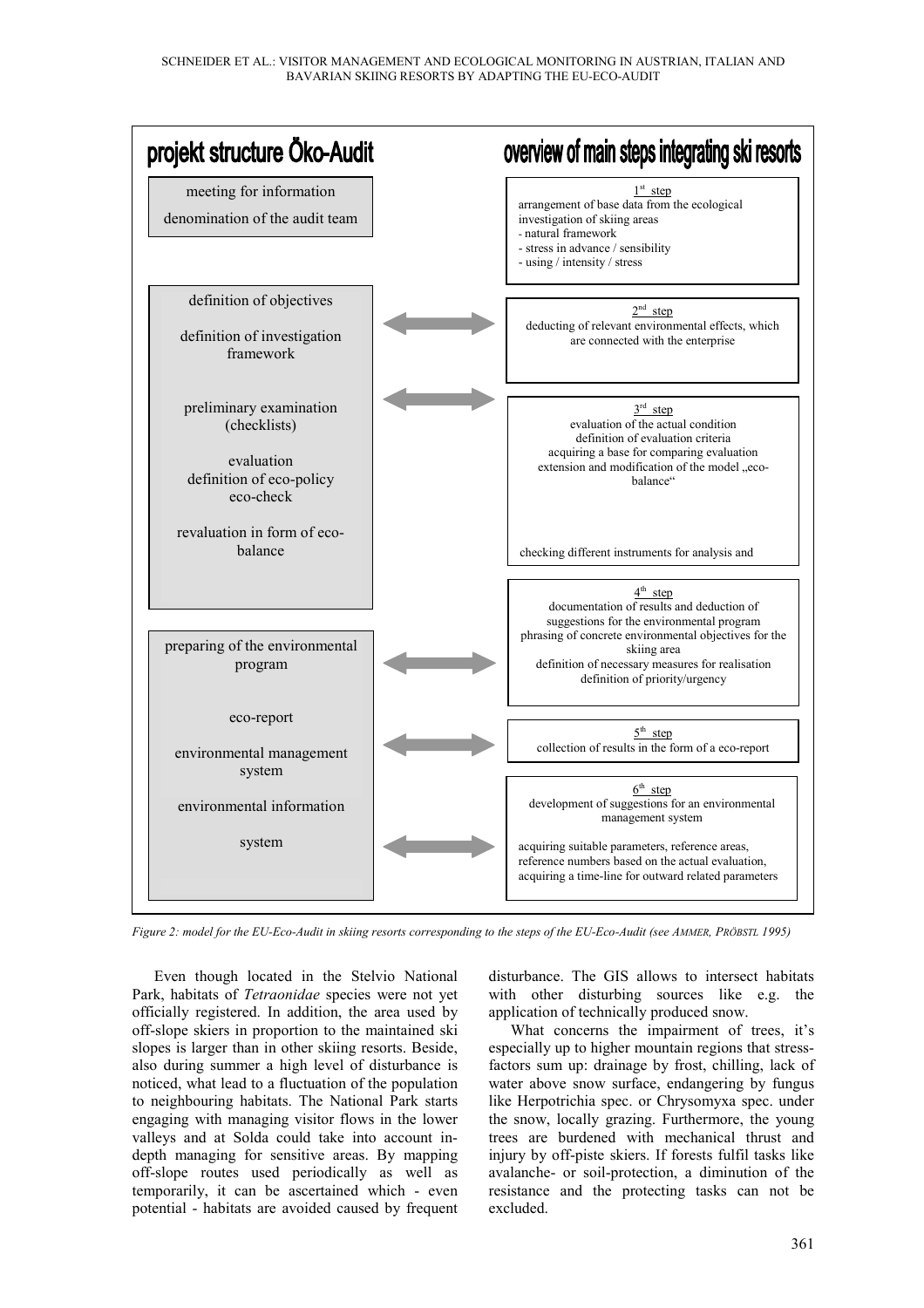During the Audit-process, the data collected outside gets mapped to be shown to the enterprise's employees. Thus, the employees can realise and understand the concerns of animals and vegetation in high altitude mountain areas much easier. Based on this and discussing reasons and consequences for rare species, measures and responsibilities for realisation can be deducted. At Solda, this could be

- demarcation of particularly sensitive areas
- definite readable delimitation of ski runs
- offering marked off-piste routes in lesser sensitive areas (concentration of visitor flows)
- information and explanation of guests and staff
- cooperation with local ski-schools
- implementation of protected forest sides

The Audit-system offers the possibility to the enterprise to verify the success of these measures periodically and correct them if needed.

#### *Example 2*

A frequent conflict is, as already said, the multiple land-use in summer as well as in winter. This is characteristic for the Bavarian skiing resorts. For the cable railways car enterprises the summer season is economically important - much more than e.g. in many Austrian skiing resorts. If the Landscape Information System distinguishes between

- carriage-roads (for forestry and pasture)
- hiking paths (marked, not practicable, signed paths)

• beaten paths (wild stretches and short-cuts)

clues can be drawn from for aims of the environmental program. This can be shown guided by the example of the skiing area Hochgrat, a popular destination during summer. The registered values of 10,5 m/ha beaten paths and 11,2 m/ha officially signed hiking paths point out that there exist problems and deficits in summer. The determined level of development can be given per sector and altitude zones. Furthermore, the data allows to compare the determined level with other recreational areas. Values of 40-50 m/ha are good as average density of hiking paths (see AMMER, PRÖBSTL 1991). The interpretations in the skiing area Osterfelder-Kreuzeck-Hausberg confirm these values with 43 m/ha and can be seen as standard of comparison.

If deficits like landscape damages caused by summer tourism or missing visitor management are found out by the analysis done during the Ecobalance (see fig. 1), different measures can be developed:

- measures for visitor management
- concept for redevelopment of hiking paths
- suggestions for dismantling of hiking paths and so on.

If these measures are integrated into management, the success can be controlled with the GIS-system. Because the Audit-directive explicitly includes the publication of the outcomes, the presentation of changing balances, supported by the Landscape Information System, is important.

### *Example 3*

The possibilities of the enterprise to contribute to a discharge of the environment lay in the field of information. In coherence with the touristic offers, the Internet has gained in importance. In the skiing resort Schladming, the unanimous opinion of managers and employees was to show the improvements within the ecological management of ski slopes by the auditing system in the Internet. The skier should be able to take into consideration also ecological aspects when choosing a resort. Beside the improvements in the management sector, aspects of easily available environmental information or natural experiences also should be presented.

Further one the Planai cable railways in Schladming emphasize the importance for a credible candidature for large-scale events (e.g. world cup event), in addition to the improvement gained with ecological ski slope management and ecological information.

The <sub>sep</sub>reen image" should be noticeable in all departments of the enterprise.

### **CONCLUSIONS AND OUTLOOK**

Combined with a differentiated Landscape Information System, the EU-Eco-Audit proves to be - like the examples show - a good possibility to realize visitor management and ecological revalorisation close to practice. In contrast to restrictions and regulations or Labelling by other organizations, the process lead off in the enterprise to get active in the own concern. It is an argument for further sustainable efforts. This fact can be emphasised by the means of an appropriate public information.

As can be seen in the investigated area of Solda, mapping in the framework of the EU-Eco-Audit can contribute to assess the demand for an expansion of the skiing area. This can happen by harmonizing the offered area of ski runs with the capacity of cable railways. The recent discussion of rearranging the National Park Plan by designing a zonal concept, the vocation of NATURA2000-areas directly neighbouring the ski slopes and even covering the skiing area openly asks for a discussion of the protective as well as enterprise's demands. This discussion can be held by application the EU-Eco-Audit to harmonize appearing problems to bilateral agreement (win/win-situation).

Despite this positive balance that can be drawn from working in different regions, a widespread realisation of this idea will depend on the question, if the immediate benefits of managing ski runs and marketing also will profitable to local tourism. Also the award of skiing contests under international competition will more and more be associated with